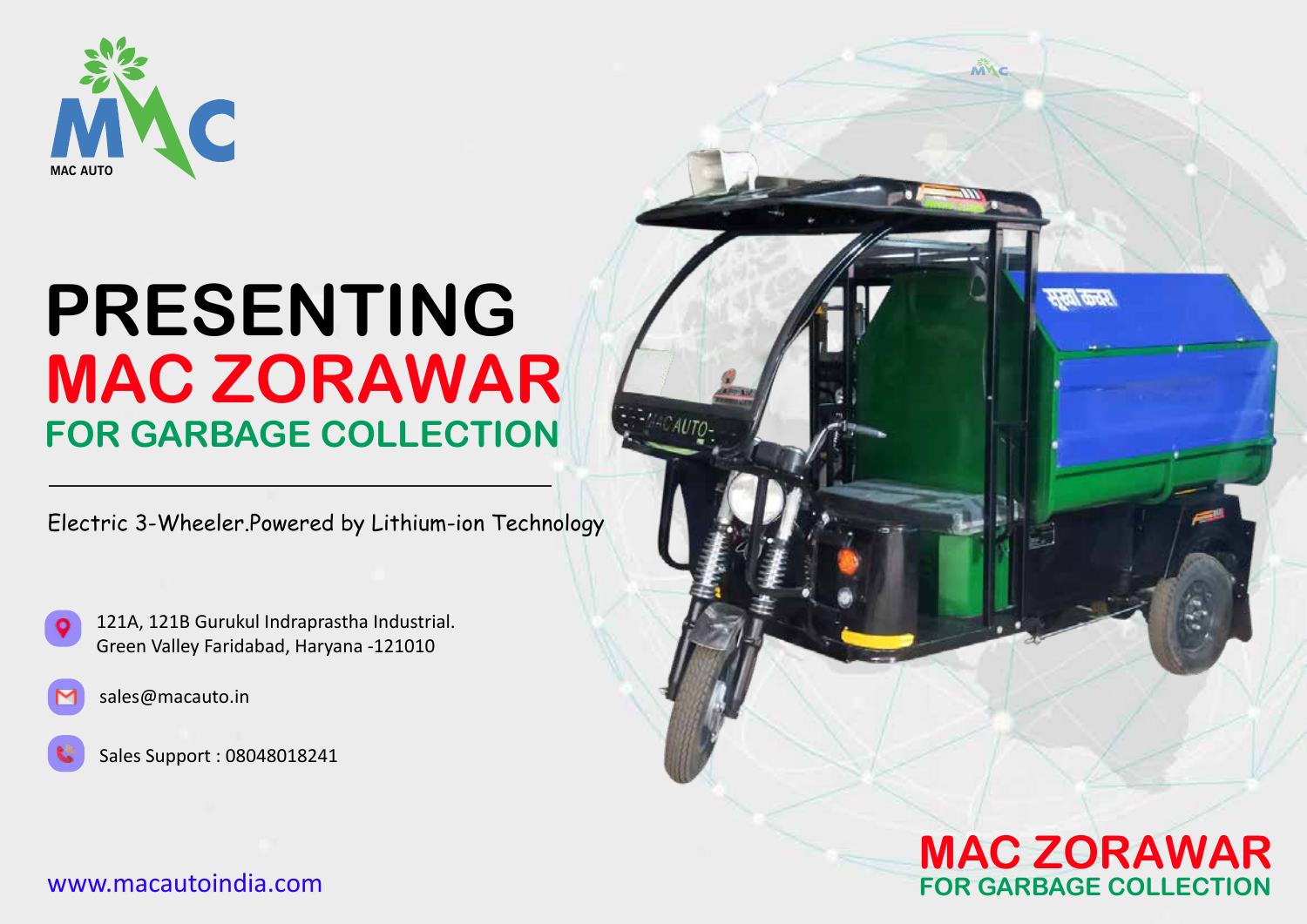

## **MAC ZORAWAR FOR GARBAGE COLLECTION**

#### **Better Payload Capacity**

If the looks impress you, try and see its performance, with a high loading capacity and low maintenance, it has the potential of serving many tasks.

### **Cost Effective**

Renowned for its efficiency in low running cost and low maintenance cost, the MAC Junk is a non-compromising solution to collect waste.

### **Waste Segregation Facility**

A unique solution to segregate waste with two compartments for wet and dry waste collection.



мÑс

www.macautoindia.com